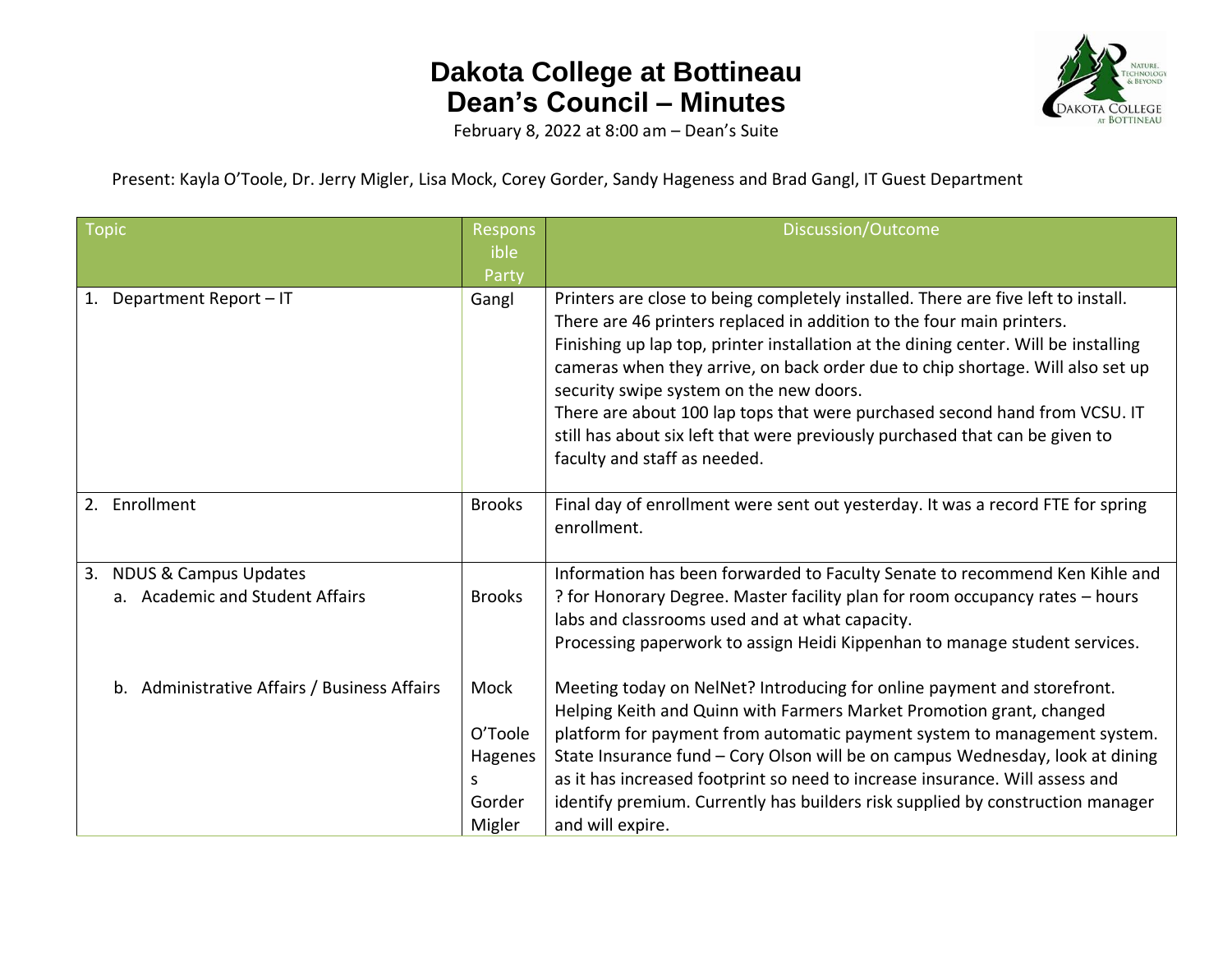## **Dakota College at Bottineau Dean's Council – Minutes**



| $C_{\star}$ | Distance Education Council/Distance Ed<br>and Academic Support Services | Capital building fund template due tomorrow. Has teared funding and match<br>depending on what tear on $-$ and give estimate of what have or intend to spend<br>through current fiscal year. \$114.007 in deferred maintenance that has been<br>spent and will match with \$228,000 of own money. Will be getting close to<br>reaching the max. tear two is one-one match, will put old main project on it -<br>doing chimney repair. \$106,000 - what they give us and we need to match<br>(chimney is \$160) Tear three (2-1 Match) - old main project \$500,000 this leaves<br>\$40,000 internally for tear two funding one-one.<br>Thursday Lisa will be out of the office.<br>Kayla - Future fest in the works for next week. Jackie Migler has put in her<br>resignation. Will meet with Larry to come up with plan.<br>Community Ed - painting class had only 5 attend. 7 active in the fitness pass<br>currently. Offering a free class for black history month - Dr. Moss will teach<br>book K-2 and 3-6 two different books with activities. Counselor conference in<br>Bismarck is Sunday-Tuesday - Kelcee and Stacey will go to represent DCB.<br>Working on schedules – NCEC is tomorrow at 10am (n/a – maybe Dr. Migler).<br>Today Emeritus luncheon - faculty that did not submit syllabi will reach out to<br>them. DC parking pass - due to situation no at the school, temp parking pass -<br>like MSU pass. |
|-------------|-------------------------------------------------------------------------|--------------------------------------------------------------------------------------------------------------------------------------------------------------------------------------------------------------------------------------------------------------------------------------------------------------------------------------------------------------------------------------------------------------------------------------------------------------------------------------------------------------------------------------------------------------------------------------------------------------------------------------------------------------------------------------------------------------------------------------------------------------------------------------------------------------------------------------------------------------------------------------------------------------------------------------------------------------------------------------------------------------------------------------------------------------------------------------------------------------------------------------------------------------------------------------------------------------------------------------------------------------------------------------------------------------------------------------------------------------------------------------------------------------------------------|
|             | d. Public Affairs Council                                               | Digital etc                                                                                                                                                                                                                                                                                                                                                                                                                                                                                                                                                                                                                                                                                                                                                                                                                                                                                                                                                                                                                                                                                                                                                                                                                                                                                                                                                                                                                    |
|             | e. Athletics                                                            | Men's and Women's Basketball audit recently - did not turn in eligibility on<br>time. Appeal is in now - no reminder received. NDSCS and LRSC didn't send their<br>eligibly in on time either at the conference level. 3 of 7 programs audited this<br>year. 13 applications for WBB coach. Two internal postings are up - women's<br>softball/teaching and volleyball coach/? February 20 <sup>th</sup> is Waynes last day $-1$ &<br>3pm.                                                                                                                                                                                                                                                                                                                                                                                                                                                                                                                                                                                                                                                                                                                                                                                                                                                                                                                                                                                     |
| f.          | Chancellor's Cabinet / Dean's Update                                    | Chancellor's cabinet meeting agenda reviewed.                                                                                                                                                                                                                                                                                                                                                                                                                                                                                                                                                                                                                                                                                                                                                                                                                                                                                                                                                                                                                                                                                                                                                                                                                                                                                                                                                                                  |